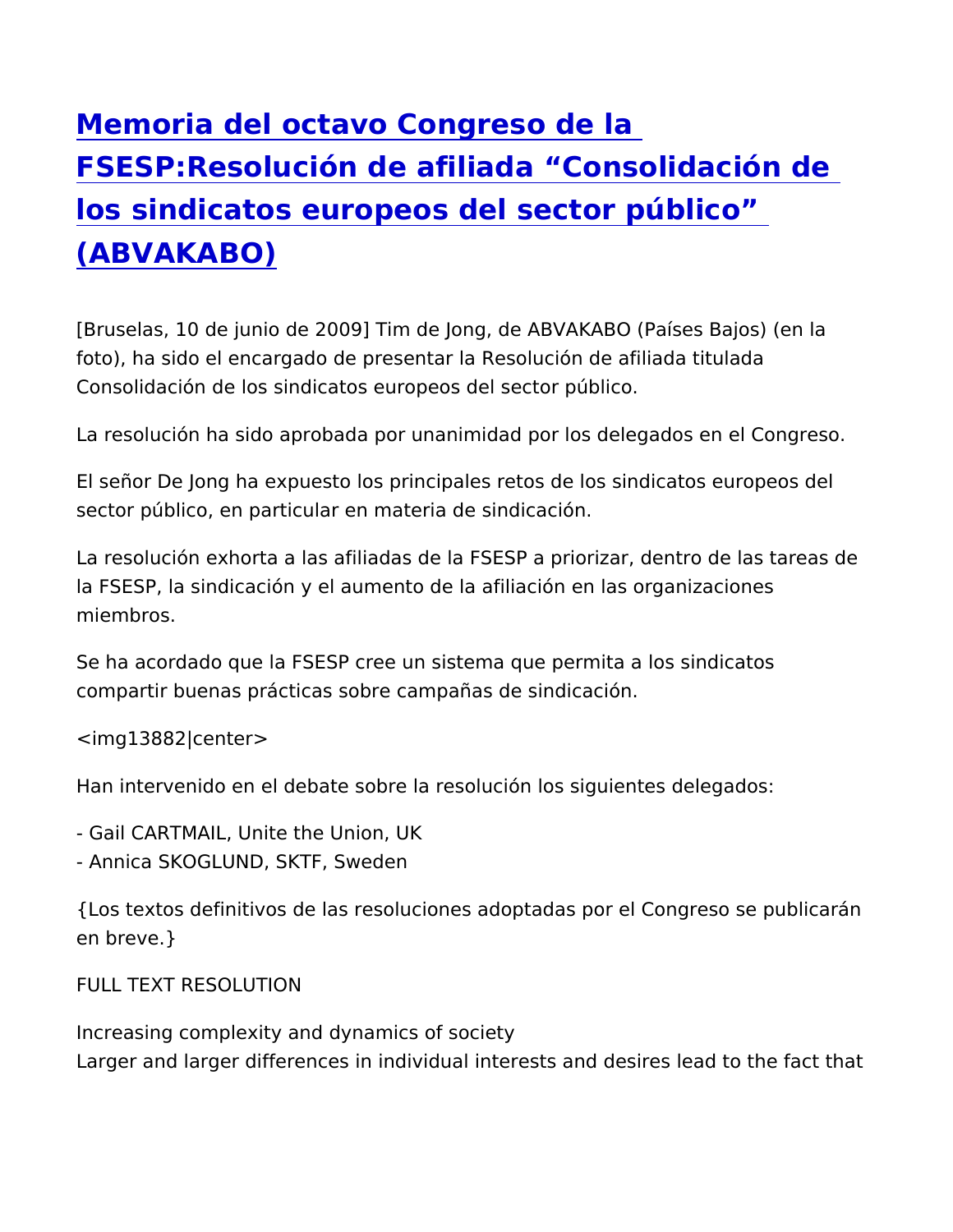individuals are part of several groups.

Groups in society become smaller, more diverse in composition and more dynamic, and are therefore more difficult to recognize and to address. This effect is reinforced by the process of free movement of persons, goods and services within the EU.

2. The interests of individuals and groups

become increasingly more important.

Solidarity between individuals and groups and the social collective is stronger when there is a link between the personal (group) interest and the collective.

3. Changing demand on the labour market.

The development of a European knowledge-based economy leads, among other things, to an increasing demand for highly educated people, the digitalisation of simple administrative tasks and the transfer of work to low-wage countries. Because of this, the position of less educated people is put under ever increasing pressure.

4. The direct consequence of enhanced market forces and privatisation is an increasing flexibilisation of the conditions of employment at the lower end of the labour market.

5. The longer life expectancy and the ageing of society force our society to address how the future .labour market shortages could be solved by a possible rise of the legal retirement age and/or mass immigration

## Accept

6. The ever-advancing digitalisation.

The digitalisation of society, E-government for instance, will continue at a rapid pace, which means that work that is currently still shaped by human actions will disappear. Digitalisation also influences the patterns of communication between people. Having no access to the digital world impedes social participation.

7. Increasing importance of sustainability

Due to the diminishing availability of natural sources and to climate change, society attaches greater importance to sustainability

What do these trends mean for the unions and for EPSU?